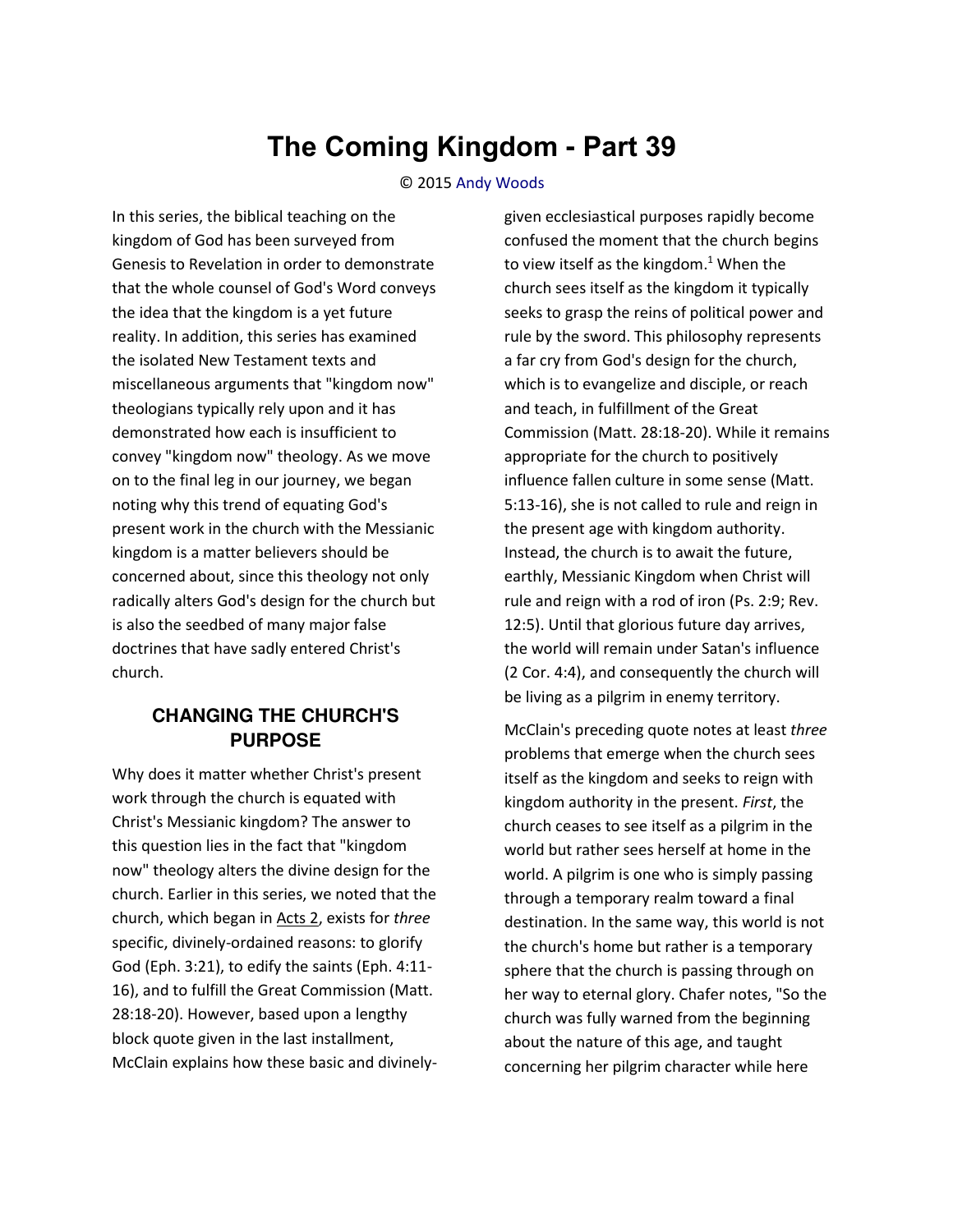and her holy calling and separateness from the 'evil age."<sup>2</sup> This theological reality explains why the New Testament often uses pilgrimage imagery to depict the church in the world (Jas. 1:1; 1 Pet. 1:1; 2:11; Heb. 11:13).

*Second*, if the church pursues worldly power, she becomes distracted from her divine mission to fulfill the Great Commission (Matt. 28:18-20). God only promises to bless and empower the church when she remains within His intended design. Once the church becomes something that God never called her to be, she is emptied of this divine power. If Satan can convince the church to become involved in projects that she was never given the power to fulfill, he will have effectively neutralized the church. Bestselling author Hal Lindsey warned what could happen to the church in the last days if she began to see herself as the establisher of God's kingdom on the earth: "The last days of the church on the earth may be largely wasted seeking to accomplish a task that only the LORD Himself can and will do directly."<sup>3</sup>

## **SOCIAL GOSPEL**

*Third*, seeing the church as the kingdom causes the church to substitute social causes in lieu of preaching the true gospel. The Great Commission is subtly transformed from evangelism and discipleship to altering societal structures. In other words, rather than fulfilling the Great Commission, the church perceives its central purpose as fixing societal ills such as curing cancer, ending world poverty and hunger, and establishing social justice. The collective salvation of nations or communities replaces the individual salvation of souls. This philosophy and misguided

emphasis is known as the "Social Gospel." Note this emphasis in the writings of progressive dispensationalist and "kingdom now" theologian Craig Blaising, who laments, "Unfortunately, present-day dispensationalists have written very little in proposing a theology of social ministry.<sup>"4</sup> He continues, "...if we as a community of Christ worked on creating our community as a model of social justice and peace, then we really would have some suggestions to make for social reform in our cities and nations. $15$ 

It is interesting to note Social Gospel language in the writings of the "kingdom now" Emergent Church leaders.<sup>6</sup> For example, Brian McLaren is clearly a kingdom now advocate. He argues, "If Revelation were a blueprint of the distant future, it would have been unintelligible to its original readers...In light of this, Revelation becomes a powerful book about t*he kingdom of God here and now*, available to all" (italics added). Consequently, Brian McLaren laments, "The church has been preoccupied with the question, 'What happens to your soul after you die?' As if the reason for Jesus coming can be summed up in, 'Jesus is trying to get more souls into heaven as opposed to hell, after they die.' I just think a fair reading of the Gospels blows that out of the water."<sup>7</sup> In other words, because the church sees itself as the kingdom, it would not consider the salvation of souls its top priority. Rather, it should instead also pursue a "holistic gospel" focused upon altering societal structures.

Of course, this mindset does not represent the mission that God gave to the church. It only serves to distract her from her divine priorities and calling. Ryrie explains how such priorities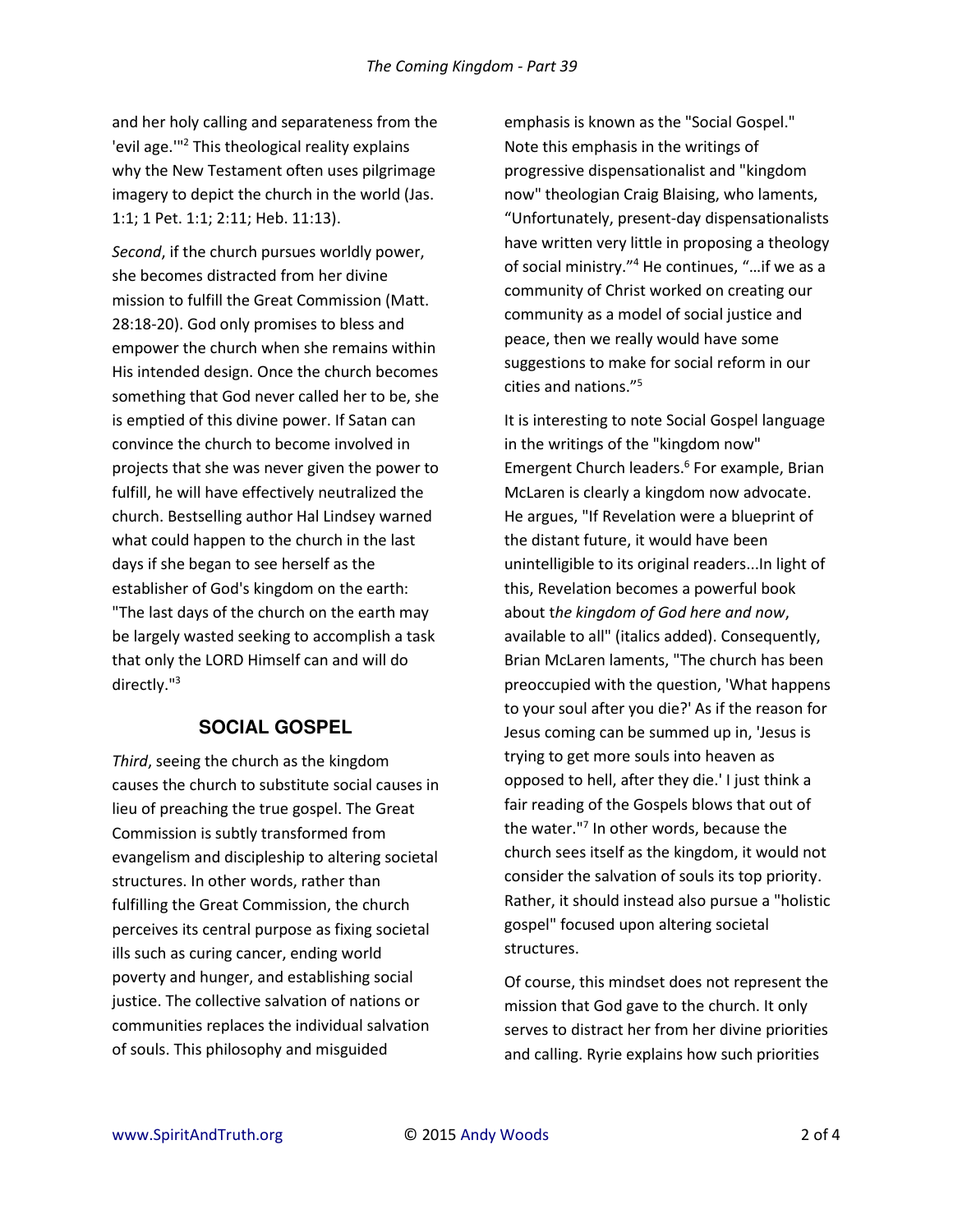can easily get out of order: "Holistic redemption can easily lead to placing unbalanced, if not wrong, priorities on political action, social agendas, and improving the structures of society."<sup>8</sup> While ecclesiastical humanitarian effort is not wrong in and of itself, such efforts should always be used as a platform to proclaim the Gospel or practically demonstrate Christ-like love so as to gain a hearing to share the Gospel. If the Gospel becomes eclipsed by humanitarian concerns, then our priorities are grossly out of order. After all, what good does it really do in the eternal scheme of things to feed someone's stomach with a meal that only has a lasting impact of 24 hours, if he is never given the Gospel and consequently his soul goes into an eternal hell?

Like McLaren, Rick Warren also embraces "kingdom now" theology:

I stand before you confidently right now and say to you that God is going to use you to change the world...I'm looking at a stadium full of people right now who are telling God they will do *whatever it takes to establish God's Kingdom "on earth as it is in heaven."* What will happen if the followers of Jesus say to Him, "We are yours?" What kind of spiritual awakening will occur? (Italics added).<sup>9</sup>

Consequently, Social Gospel is also apparent in the work of "kingdom now" advocate Rick Warren. He calls his global mission strategy the "PEACE" plan.

**P.E.A.C.E.** is an acronym for **P**romote reconciliation; **E**quip servant leaders; **A**ssist the poor; **C**are for the sick; and **E**ducate the next generation. Coalition members see these actions as Jesus' antidote to five "global giants," $$ problems that affect billions of people worldwide: spiritual emptiness, selfcentered leadership, poverty, pandemic disease, and illiteracy.<sup>10</sup>

What did you *not* clearly hear about in this description of Warren's peace plan? There's absolutely nothing here about preaching the gospel. What an astounding omission this is, especially considering that the gospel is "the power of God for salvation to everyone who believes" (Rom. 1:16). There is also absolutely nothing here about fulfilling the Great Commission to "Go therefore and make disciples of all nations" (Matt. 28:19). There's nothing here either about Christ's final words to the church as recorded in Mark 16:15, where Jesus said, "Go into all the world and preach the gospel to all creation." Furthermore, there is no hint in any other Great Commission passage (John 20:21; Luke 24:46-48; Acts 1:8) to go and slay the five "global giants." Rather, the entire emphasis of these Great Commission texts is upon evangelism and discipleship. The Great Commission has largely become the "great omission" through the influence of Rick Warren and others. Kingdom building, societal transformation, and Social Gospel have largely replaced the church's central calling to evangelize and disciple. Thus, kingdom now theology should be avoided not only because it is not scripturally supported, but also because it alters the divine purpose for the church, thereby robbing her of divine power and blessing.